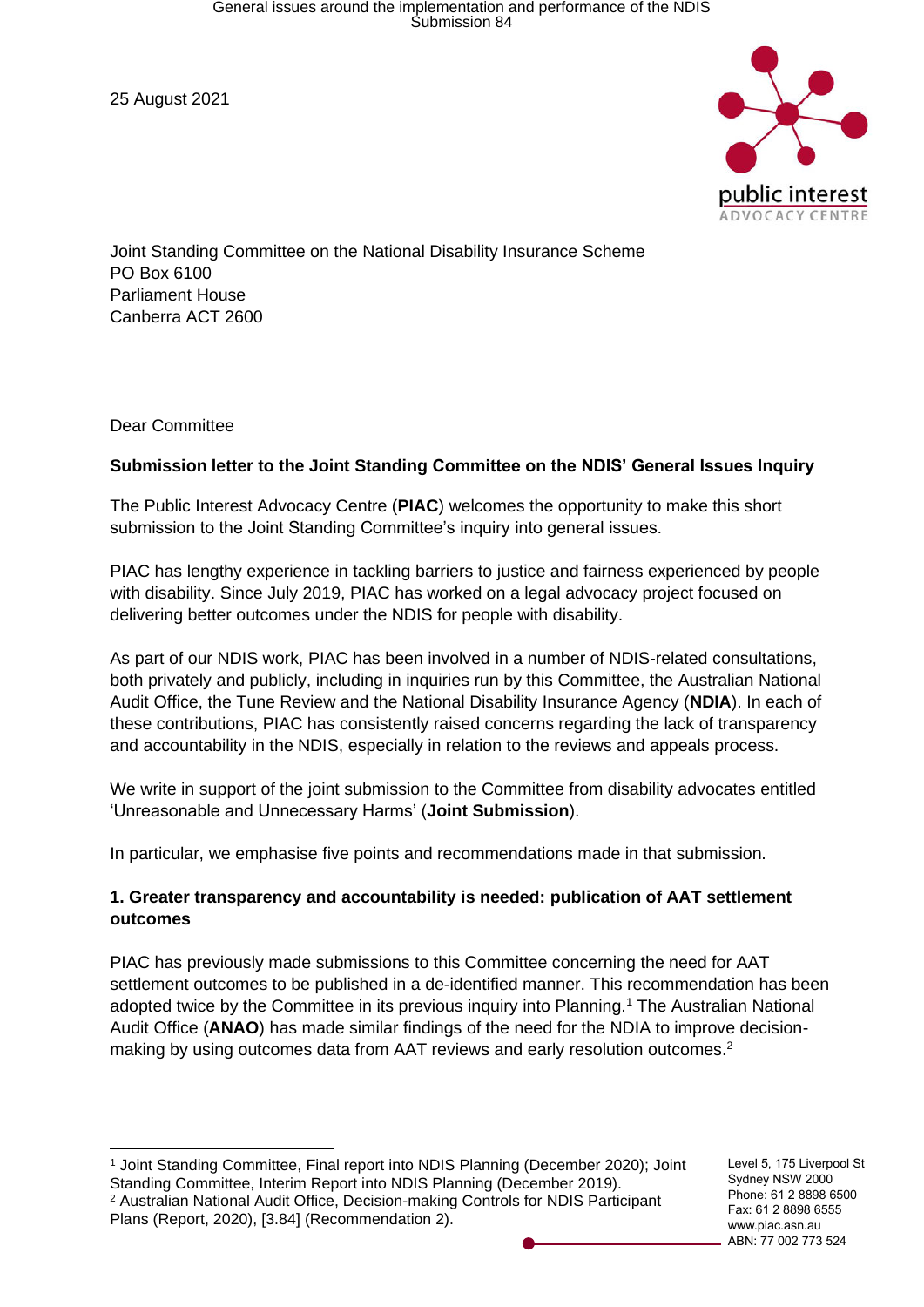We do not seek to repeat the reasons behind this submission, which the Committee has previously heard and well understands,<sup>3</sup> and which the Joint Submission succinctly summarises at pages 35-36.

However, in circumstances where AAT appeals continue to rise and settlements continue to be significant, the NDIA's refusal to implement this simple recommendation must be challenged.

The Joint Submission's analysis of the AAT and NDIA data shows that, in 2019-2020:<sup>4</sup>

- Out of 18 NDIS cases that were decided by the AAT, 13 resulted in a variation to the NDIA's decision. That is, 72% of cases were at least partially in favour of the applicant; and
- Out of 1,012 cases that were resolved by consent between the parties, 985 resulted in a variation to the NDIA's decision. That is, in 97% of cases that were resolved by consent, the NDIA itself agreed to change its original decision at least partially in favour of the applicant.

As the Joint Submission states:

These figures paint a bleak picture of the NDIA - they show that of the decisions appealed to the AAT, the NDIA got the vast majority wrong. The comparison with non-NDIS appeals shows that this level of poor decision-making is not seen in the AAT's review of any other government decisionmaking.<sup>5</sup>

We also understand there is a significant and growing backlog of appeals awaiting NDIA case management.

As we have previously submitted, the publication of AAT settlement outcomes would ensure more consistent and accountable decision-making by the NDIA and allow participants to better understand the kinds of supports that might be sought, leading to better NDIA decision-making and fewer appeals. We urge the Committee to consider this recommendation again and encourage the NDIA to implement it.

## **2. Effectiveness of the AAT as an oversight mechanism is undermined by the NDIA's failure to implement systemic changes**

We have previously made submissions to this Committee regarding our concerns that the NDIA is failing to implement systemic changes to policies following AAT decisions. In our submission to the Committee's General Issues inquiry of 2020, we stated:<sup>6</sup>

There are a number of instances where the NDIA has failed to implement, or unreasonably delayed implementation of, changes to policies and practices following settlement or decisions at the AAT or even at the Federal Court of Australia. This is a key issue, as the failure to implement systemic changes following successful challenges results in inefficiencies in decision-making, and unfairness to people unwilling or unable to go through the appeals system.

It also means the oversight mechanism is ineffective, if policies which are deemed inconsistent with the NDIS Act (and thereby unlawful) continue to be applied by the NDIA.

<sup>3</sup> Joint Standing Committee, Final report into NDIS Planning (December 2020), [10.83]-[10.91].

<sup>4</sup> Joint Submission, 12-13.

<sup>5</sup> Joint Submission, 13.

<sup>6</sup> Public Interest Advocacy Centre, Submission to the Joint Standing Committee Inquiry into General Issues around the implementation and performance of the NDIS (13 July 2020), 9-10.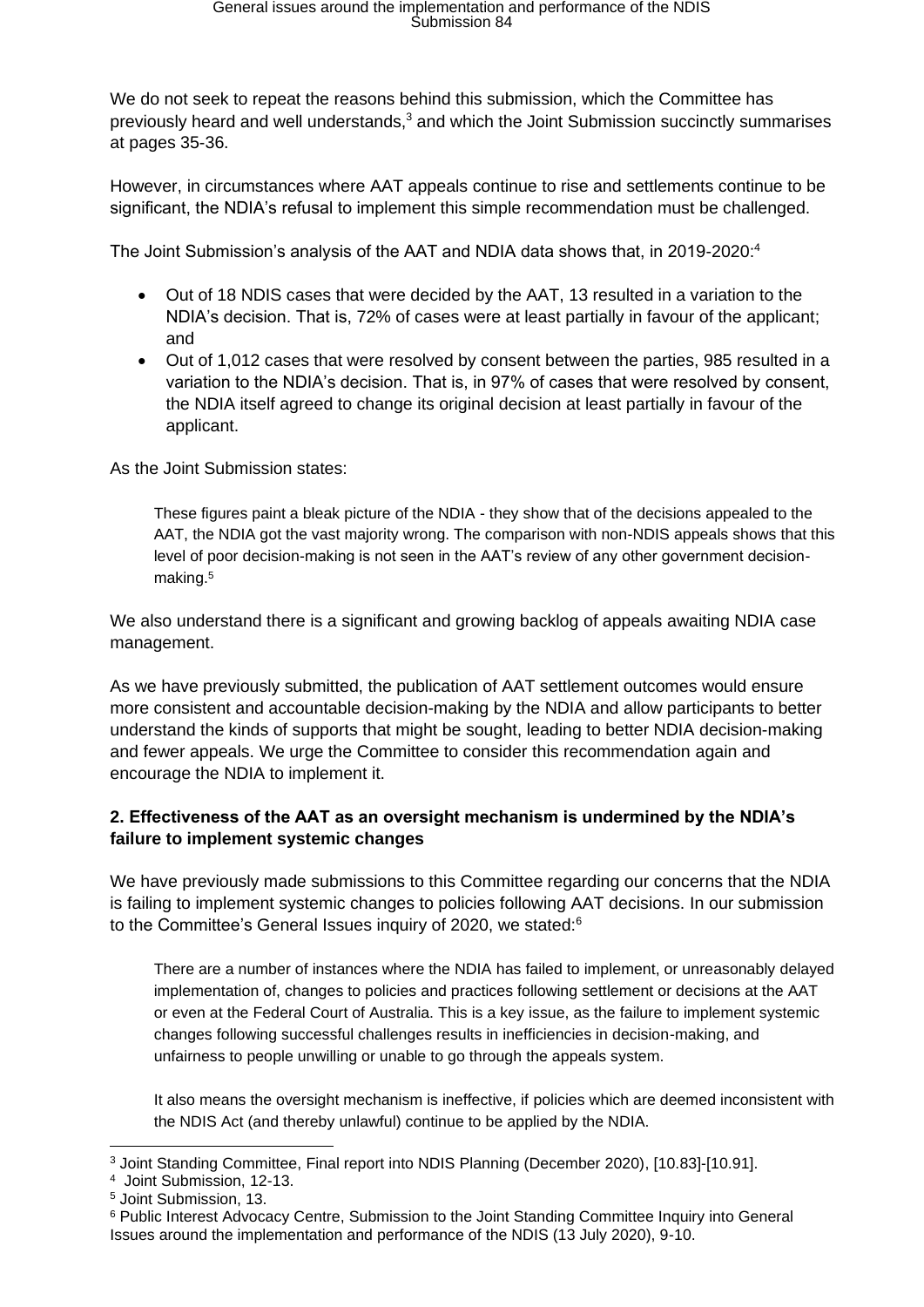Again, we appreciate the Committee well understands this point.<sup>7</sup>

We are compelled to raise it again given that, as stated in the Joint Submission, this issue is persistent. NDIA policies and operational guidelines continue to be inconsistent with principles well-established by the AAT and Federal Court, including in respect of transport funding and gym memberships.<sup>8</sup>

In circumstances where the data demonstrates that appeals to the AAT are increasing and overwhelming NDIA resources, and where the vast majority are being settled in favour of applicants, the apparent refusal to establish a process for implementing systemic changes is particularly troubling. We encourage the Committee to explore why this continues to be the case.

To this end, we reiterate and emphasise recommendations 18 to 20 of the Joint Submission.

## **3. Guiding Principles on the Conduct of NDIS appeals**

We support the recommendations from the Joint Submission in respect of the need for Guiding Principles on the Conduct of NDIS Appeals to be co-designed between the NDIA and disability representatives.

The Joint Submission sets out clearly the issues faced by participants going through the appeals process, including concerns with the NDIA's approach to appeals and the power dynamic between the NDIA's legal team on one hand and non-legally represented applicants on the other. The creation of Guiding Principles, in partnership with disability representatives, would assist in making the process less adversarial, set clear expectations for the NDIA and participants, and assist in rebuilding trust in the NDIA.

The Guiding Principles would also be an appropriate accompaniment to the Participant Service Guarantee, which the NDIA has already started implementing. This approach is consistent with the recommendations of the Tune Review and, properly designed, would go some way to addressing the concerns of participants and advocates in appeals.

## **4. The appeals process needs to be fixed**

The Joint Submission raises concerns in relation to the jurisdictional complexities that arise in review and appeals process at pages 17 to 19. These process issues are well-known and have been raised by numerous AAT members (as quoted in the Joint Submission) and in the Tune Review report.<sup>9</sup>

The need to fix these jurisdictional issues urgently is best demonstrated through the April 2021 decision of *QDKH and NDIA* [2021] AATA 922 and the subsequent decisions handed down this year. In *QDKH*, the AAT held that it did not have jurisdiction to consider additional supports that were requested by the applicant during the dispute resolution process, but which were not initially raised at the internal review stage. The AAT only has jurisdiction in respect of supports which had been put before the reviewer.

<sup>7</sup> Joint Standing Committee, Final report into NDIS Planning (December 2020), [10.87]-[10.89].

<sup>8</sup> Joint Submission, 37-38 and 42-43.

<sup>9</sup> David Tune AO PSM, Review of the National Disability Insurance Act 2013: Removing Red Tape and Implementing the NDIS Participant Service Guarantee (December 2019), [9.23]-[9.32].